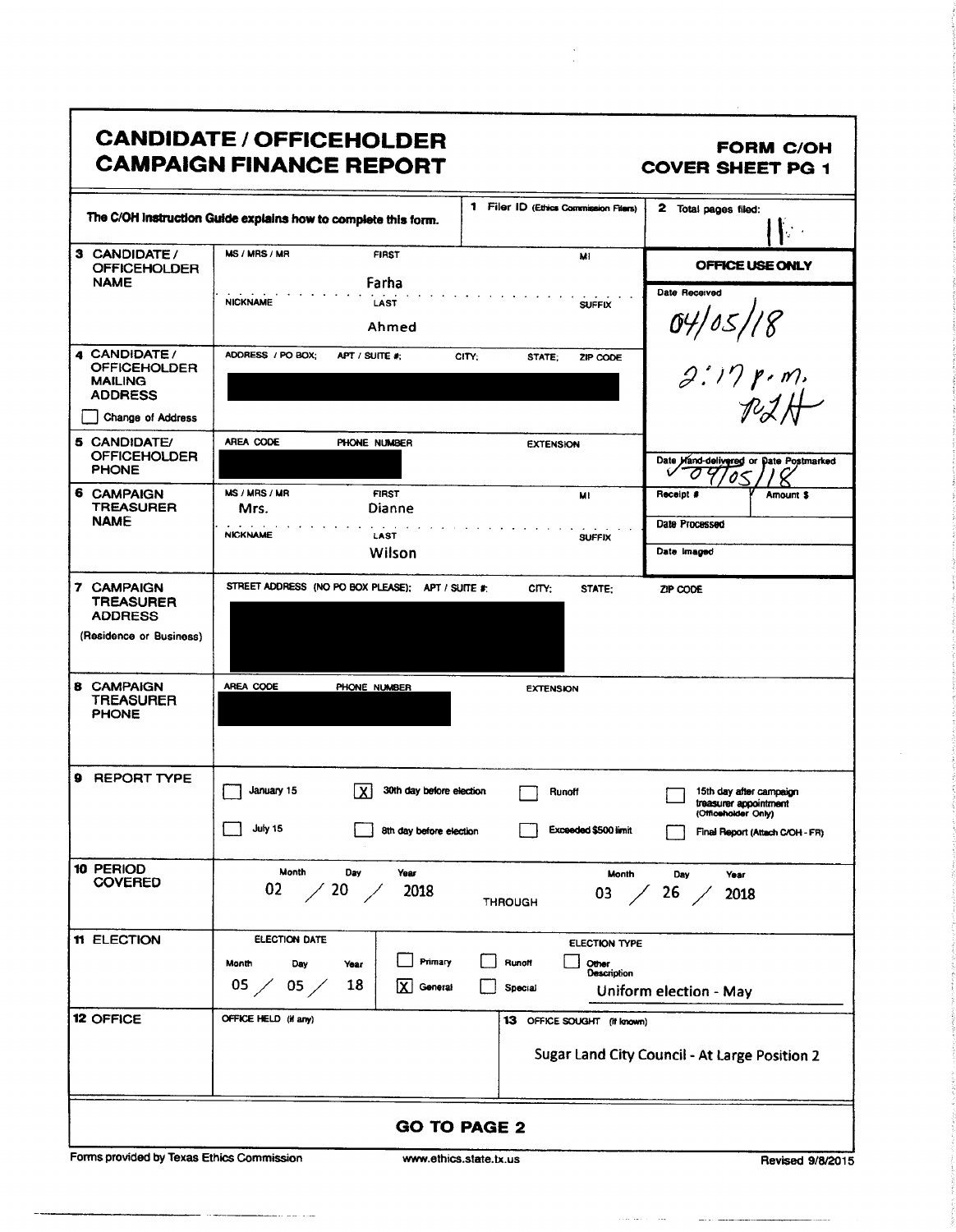### **CANDIDATE / OFFICEHOLDER CAMPAIGN FINANCE REPORT**

#### FORM C/OH **COVER SHEET PG 2**

| 14 C/OH NAME                                                     | <b>Farha Ahmed</b>                                                                                                    |                                                                                                                                                                                                                                                                                                                                                                         | 15 Filer ID (Ethics Commission Filers)                                                                                                                       |  |  |  |
|------------------------------------------------------------------|-----------------------------------------------------------------------------------------------------------------------|-------------------------------------------------------------------------------------------------------------------------------------------------------------------------------------------------------------------------------------------------------------------------------------------------------------------------------------------------------------------------|--------------------------------------------------------------------------------------------------------------------------------------------------------------|--|--|--|
| <b>16 NOTICE FROM</b><br><b>POLITICAL</b><br><b>COMMITTEE(S)</b> | OF SUCH EXPENDITURES.                                                                                                 | THIS BOX IS FOR NOTICE OF POLITICAL CONTRIBUTIONS ACCEPTED OR POLITICAL EXPENDITURES MADE BY POLITICAL COMMITTEES TO<br>SUPPORT THE CANDIDATE / OFFICEHOLDER. THESE EXPENDITURES MAY HAVE BEEN MADE WITHOUT THE CANDIDATE'S OR OFFICEHOLDER'S<br>KNOWLEDGE OR CONSENT. CANDIDATES AND OFFICEHOLDERS ARE REQUIRED TO REPORT THIS INFORMATION ONLY IF THEY RECEIVE NOTICE |                                                                                                                                                              |  |  |  |
|                                                                  | <b>COMMITTEE TYPE</b>                                                                                                 | <b>COMMITTEE NAME</b>                                                                                                                                                                                                                                                                                                                                                   |                                                                                                                                                              |  |  |  |
|                                                                  | <b>GENERAL</b>                                                                                                        |                                                                                                                                                                                                                                                                                                                                                                         |                                                                                                                                                              |  |  |  |
|                                                                  | SPECIFIC                                                                                                              | <b>COMMITTEE ADDRESS</b>                                                                                                                                                                                                                                                                                                                                                |                                                                                                                                                              |  |  |  |
|                                                                  |                                                                                                                       | COMMITTEE CAMPAIGN TREASURER NAME                                                                                                                                                                                                                                                                                                                                       |                                                                                                                                                              |  |  |  |
| <b>Additional Pages</b>                                          |                                                                                                                       |                                                                                                                                                                                                                                                                                                                                                                         |                                                                                                                                                              |  |  |  |
|                                                                  |                                                                                                                       | <b>COMMITTEE CAMPAIGN TREASURER ADDRESS</b>                                                                                                                                                                                                                                                                                                                             |                                                                                                                                                              |  |  |  |
| <b>17 CONTRIBUTION</b><br>TOTALS                                 | 1.                                                                                                                    | TOTAL POLITICAL CONTRIBUTIONS OF \$50 OR LESS (OTHER THAN<br>PLEDGES, LOANS, OR GUARANTEES OF LOANS), UNLESS ITEMIZED                                                                                                                                                                                                                                                   | \$<br>54.00                                                                                                                                                  |  |  |  |
|                                                                  | 2.<br><b>TOTAL POLITICAL CONTRIBUTIONS</b><br>(OTHER THAN PLEDGES, LOANS, OR GUARANTEES OF LOANS)                     | \$<br>860.00                                                                                                                                                                                                                                                                                                                                                            |                                                                                                                                                              |  |  |  |
| <b>EXPENDITURE</b><br><b>TOTALS</b>                              | 3.<br>TOTAL POLITICAL EXPENDITURES OF \$100 OR LESS.<br>\$<br><b>UNLESS ITEMIZED</b>                                  |                                                                                                                                                                                                                                                                                                                                                                         |                                                                                                                                                              |  |  |  |
| 4.<br>TOTAL POLITICAL EXPENDITURES<br>\$5800.89                  |                                                                                                                       |                                                                                                                                                                                                                                                                                                                                                                         |                                                                                                                                                              |  |  |  |
| <b>CONTRIBUTION</b><br><b>BALANCE</b>                            | 5.<br>TOTAL POLITICAL CONTRIBUTIONS MAINTAINED AS OF THE LAST DAY<br>\$<br>OF REPORTING PERIOD                        |                                                                                                                                                                                                                                                                                                                                                                         |                                                                                                                                                              |  |  |  |
| <b>OUTSTANDING</b><br><b>LOAN TOTALS</b>                         | 6.<br>TOTAL PRINCIPAL AMOUNT OF ALL OUTSTANDING LOANS AS OF THE<br>\$<br>5,000,00<br>LAST DAY OF THE REPORTING PERIOD |                                                                                                                                                                                                                                                                                                                                                                         |                                                                                                                                                              |  |  |  |
| <b>18 AFFIDAVIT</b>                                              |                                                                                                                       |                                                                                                                                                                                                                                                                                                                                                                         |                                                                                                                                                              |  |  |  |
|                                                                  | <b>CORETTA S. EDWARDS</b><br>Notary Public, State of Texas                                                            | under Title 15, Election Code.                                                                                                                                                                                                                                                                                                                                          | I swear, or affirm, under penalty of perjury, that the accompanying report is<br>true and correct and includes all information required to be reported by me |  |  |  |
|                                                                  | My Commission Expires<br>August 11, 2018                                                                              | $\land$                                                                                                                                                                                                                                                                                                                                                                 |                                                                                                                                                              |  |  |  |
|                                                                  |                                                                                                                       |                                                                                                                                                                                                                                                                                                                                                                         | Signature of Candidate or Officeholder                                                                                                                       |  |  |  |
| AFFIX NOTARY STAMP / SEALABOVE                                   |                                                                                                                       |                                                                                                                                                                                                                                                                                                                                                                         |                                                                                                                                                              |  |  |  |
|                                                                  |                                                                                                                       | Sworn to and subscribed before me, by the said FARHA AHMCD                                                                                                                                                                                                                                                                                                              | this the                                                                                                                                                     |  |  |  |
|                                                                  |                                                                                                                       |                                                                                                                                                                                                                                                                                                                                                                         |                                                                                                                                                              |  |  |  |

to certify which, witness my hand and seal of office.

Signature of officer administering oath

Printed name of officer administering oath

Forms provided by Texas Ethics Commission

Title of officer administering oath

Notry

Revised 9/8/2015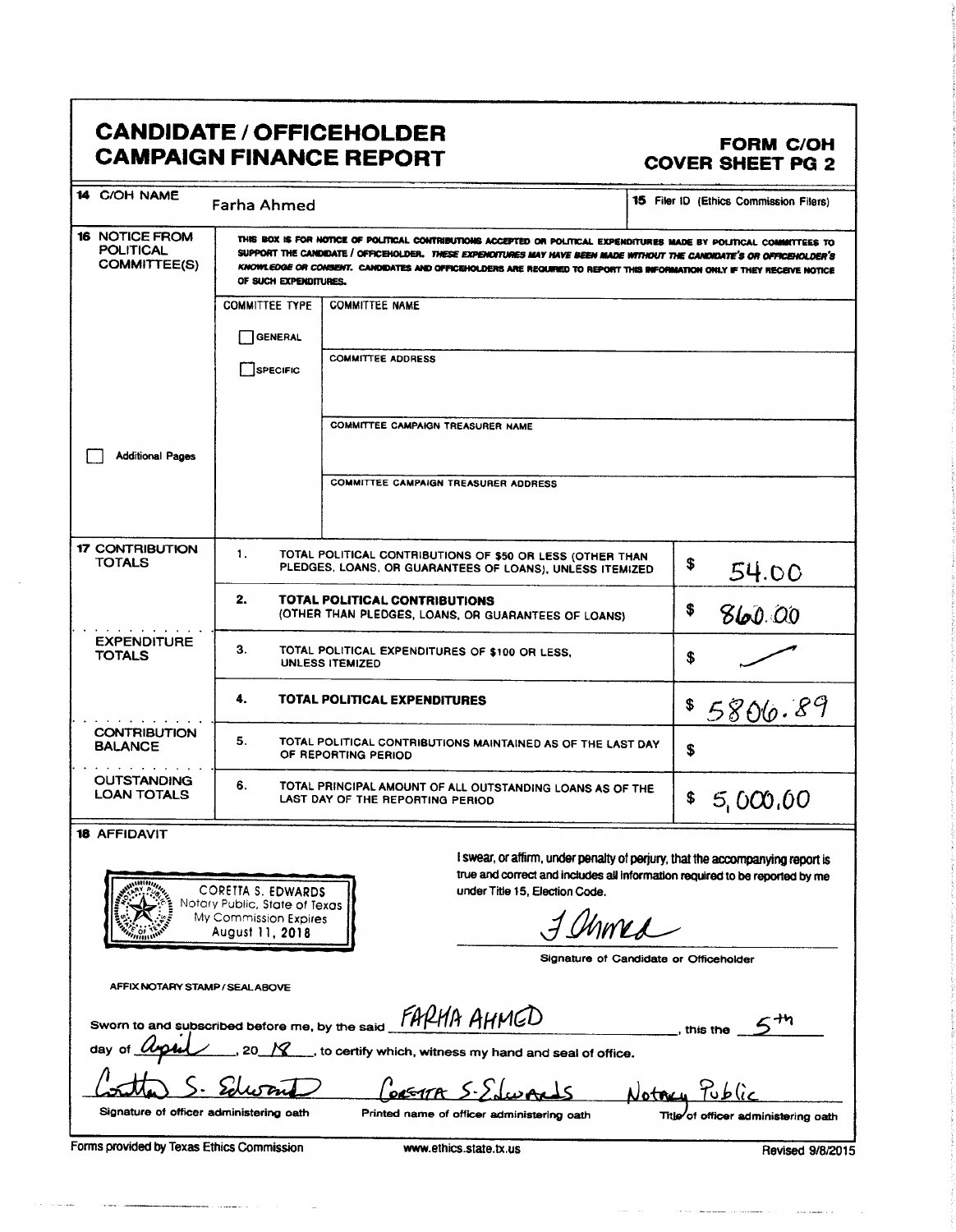### SUBTOTALS - C/OH FORM C/OH

## COVER SHEET PG 3

| 19  | <b>FILER NAME</b>                                                                            |                                           |
|-----|----------------------------------------------------------------------------------------------|-------------------------------------------|
|     | <b>Farha Ahmed</b>                                                                           | 20<br>Filer ID (Ethics Commission Filers) |
|     | 21 SCHEDULE SUBTOTALS<br><b>NAME OF SCHEDULE</b>                                             | <b>SUBTOTAL</b><br><b>AMOUNT</b>          |
| 1.  | X<br>SCHEDULE A1: MONETARY POLITICAL CONTRIBUTIONS                                           | \$<br>80.00                               |
| 2.  | M<br>SCHEDULE A2: NON-MONETARY (IN-KIND) POLITICAL CONTRIBUTIONS                             | s<br>93.23                                |
| З.  | SCHEDULE B: PLEDGED CONTRIBUTIONS                                                            | s                                         |
| 4.  | $ \mathsf{X} $<br><b>SCHEDULE E: LOANS</b>                                                   | \$<br>5,000.00                            |
| 5.  | $\mathbf X$<br>SCHEDULE F1: POLITICAL EXPENDITURES MADE FROM POLITICAL CONTRIBUTIONS         | \$5,806,89                                |
| 6.  | SCHEDULE F2: UNPAID INCURRED OBLIGATIONS                                                     | ŝ                                         |
| 7.  | SCHEDULE F3: PURCHASE OF INVESTMENTS MADE FROM POLITICAL CONTRIBUTIONS                       | S                                         |
| 8.  | SCHEDULE F4: EXPENDITURES MADE BY CREDIT CARD                                                | S                                         |
| 9.  | SCHEDULE G: POLITICAL EXPENDITURES MADE FROM PERSONAL FUNDS                                  | S                                         |
| 10. | SCHEDULE H: PAYMENT MADE FROM POLITICAL CONTRIBUTIONS TO A BUSINESS OF C/OH                  | s                                         |
| 11. | SCHEDULE I: NON-POLITICAL EXPENDITURES MADE FROM POLITICAL CONTRIBUTIONS                     | s                                         |
| 12, | SCHEDULE K: INTEREST, CREDITS, GAINS, REFUNDS, AND CONTRIBUTIONS<br><b>RETURNED TO FILER</b> | \$                                        |
|     |                                                                                              |                                           |

 $\sim$ 

 $\sim$  -  $\sim$ 

<u>and and</u> the state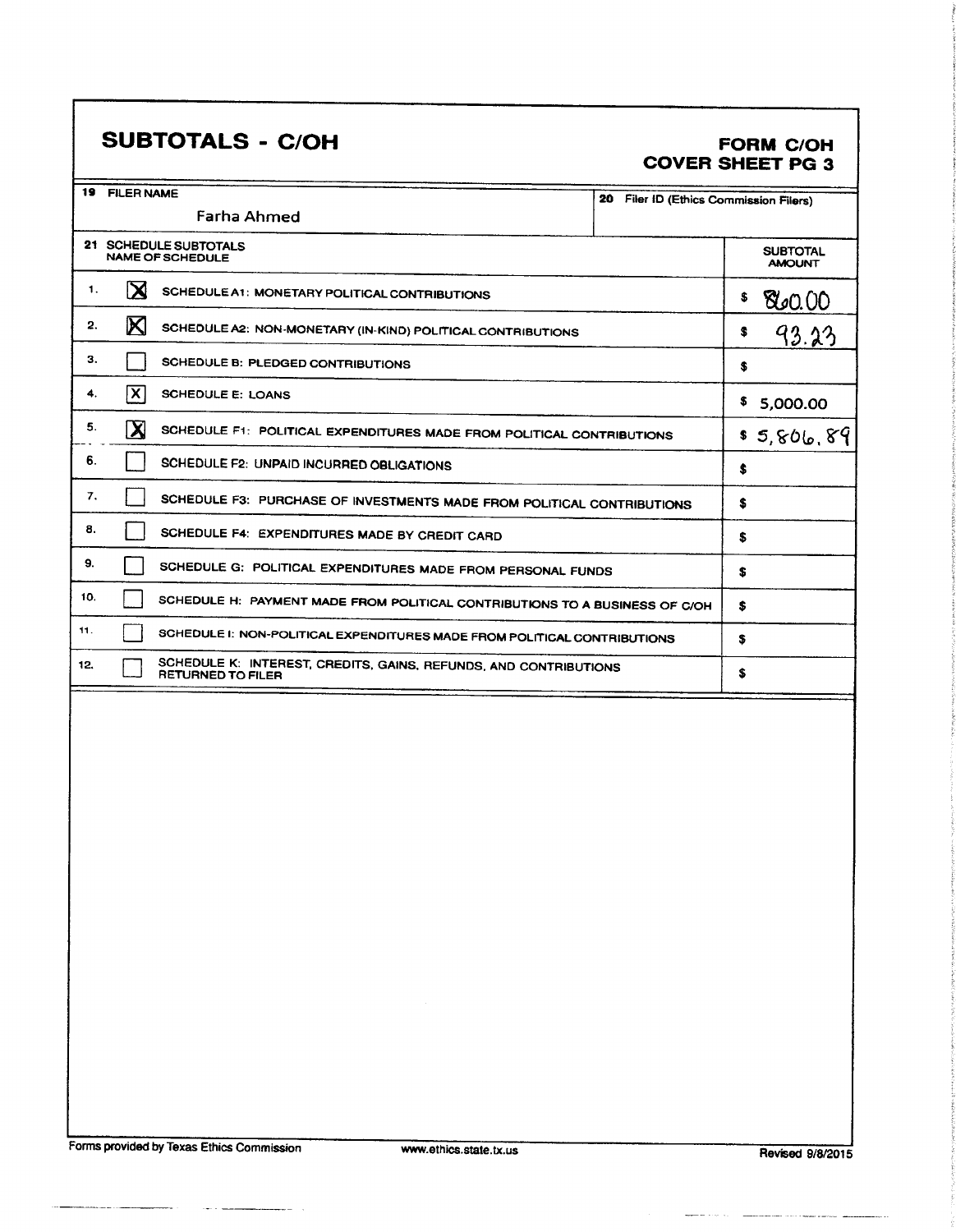| 2 FILER NAME<br>3 Filer ID (Ethics Commission Filers)<br><b>Farha Ahmed</b><br>5<br>Full name of contributor<br>$\Box$ out-of-state PAC (ID#:<br>7 Amount of contribution (\$)<br><b>Talat Ahmed</b><br>03.05.18<br>\$185.00<br>6 Contributor address:<br>City; State; Zip Code<br>9<br>Employer (See Instructions)<br><b>Retired</b><br>Full name of contributor<br>Date<br>out-of-state PAC (ID#.<br>Amount of contribution (\$)<br>Sandhya Suri<br>and the company of the company's<br>\$100.00<br>Contributor address;<br>City:<br>State;<br>Zip Code<br>Principal occupation / Job title (See Instructions)<br>Employer (See Instructions)<br>Researcher<br>Date<br>Full name of contributor<br>Amount of contribution (\$)<br>Sultan Mahmood<br>03.05.18<br>\$100.00<br>Contributor address:<br>City; State;<br>Zip Code<br>Principal occupation / Job title (See Instructions)<br><b>Employer (See Instructions)</b><br>Self employed<br><b>Restaurant Owner</b> | 3 |  |  |
|-------------------------------------------------------------------------------------------------------------------------------------------------------------------------------------------------------------------------------------------------------------------------------------------------------------------------------------------------------------------------------------------------------------------------------------------------------------------------------------------------------------------------------------------------------------------------------------------------------------------------------------------------------------------------------------------------------------------------------------------------------------------------------------------------------------------------------------------------------------------------------------------------------------------------------------------------------------------------|---|--|--|
| 4 Date<br>Principal occupation / Job title (See Instructions)                                                                                                                                                                                                                                                                                                                                                                                                                                                                                                                                                                                                                                                                                                                                                                                                                                                                                                           |   |  |  |
| 03.05.18                                                                                                                                                                                                                                                                                                                                                                                                                                                                                                                                                                                                                                                                                                                                                                                                                                                                                                                                                                |   |  |  |
|                                                                                                                                                                                                                                                                                                                                                                                                                                                                                                                                                                                                                                                                                                                                                                                                                                                                                                                                                                         |   |  |  |
|                                                                                                                                                                                                                                                                                                                                                                                                                                                                                                                                                                                                                                                                                                                                                                                                                                                                                                                                                                         |   |  |  |
|                                                                                                                                                                                                                                                                                                                                                                                                                                                                                                                                                                                                                                                                                                                                                                                                                                                                                                                                                                         |   |  |  |
|                                                                                                                                                                                                                                                                                                                                                                                                                                                                                                                                                                                                                                                                                                                                                                                                                                                                                                                                                                         |   |  |  |
|                                                                                                                                                                                                                                                                                                                                                                                                                                                                                                                                                                                                                                                                                                                                                                                                                                                                                                                                                                         |   |  |  |
|                                                                                                                                                                                                                                                                                                                                                                                                                                                                                                                                                                                                                                                                                                                                                                                                                                                                                                                                                                         |   |  |  |
|                                                                                                                                                                                                                                                                                                                                                                                                                                                                                                                                                                                                                                                                                                                                                                                                                                                                                                                                                                         |   |  |  |
| Date<br>Full name of contributor<br>Amount of contribution (\$)<br>M. R. Yousuf                                                                                                                                                                                                                                                                                                                                                                                                                                                                                                                                                                                                                                                                                                                                                                                                                                                                                         |   |  |  |
| 03.01.18<br>Contributor address;<br>City;<br>State;<br>Zip Code<br>\$100.00                                                                                                                                                                                                                                                                                                                                                                                                                                                                                                                                                                                                                                                                                                                                                                                                                                                                                             |   |  |  |
| Principal occupation / Job title (See Instructions)<br>Employer (See Instructions)<br><b>CPA</b><br><b>Self</b>                                                                                                                                                                                                                                                                                                                                                                                                                                                                                                                                                                                                                                                                                                                                                                                                                                                         |   |  |  |

r

. . . . . . .

 $\frac{1}{2} \left( \frac{1}{2} \right) \left( \frac{1}{2} \right) \left( \frac{1}{2} \right) \left( \frac{1}{2} \right) \left( \frac{1}{2} \right) \left( \frac{1}{2} \right) \left( \frac{1}{2} \right) \left( \frac{1}{2} \right) \left( \frac{1}{2} \right) \left( \frac{1}{2} \right) \left( \frac{1}{2} \right) \left( \frac{1}{2} \right) \left( \frac{1}{2} \right) \left( \frac{1}{2} \right) \left( \frac{1}{2} \right) \left( \frac{1}{2} \right) \left( \frac$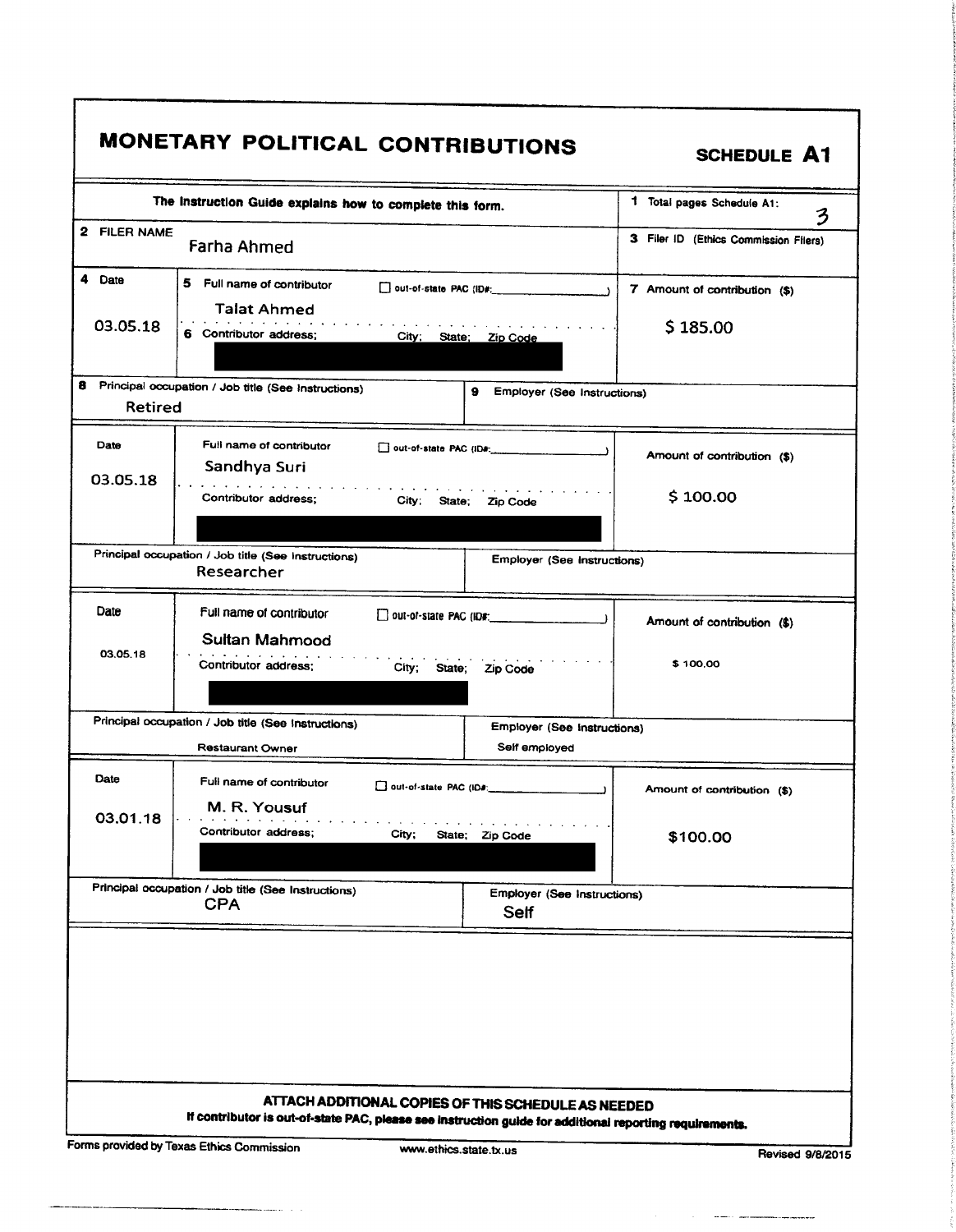| 2 FILER NAME |                                                           | The Instruction Guide explains how to complete this form. |
|--------------|-----------------------------------------------------------|-----------------------------------------------------------|
|              |                                                           | 3<br>3 Filer ID (Ethics Commission Filers)                |
|              | Farha Ahmed                                               |                                                           |
| 4 Date       | 5 Full name of contributor                                | 7 Amount of contribution (\$)                             |
| 03.02.18     | Anwar-I-Qadeer                                            |                                                           |
|              | 6 Contributor address;<br>City; State; Zip Code           | \$250.00                                                  |
| 8            | Principal occupation / Job title (See Instructions)<br>9. | Employer (See Instructions)                               |
|              | Attomey                                                   |                                                           |
| Date         | Full name of contributor<br>out-of-state PAC (ID#:        | Amount of contribution (\$)                               |
| 03.03.18     | Munawar Baseer Ahmad                                      |                                                           |
|              | Contributor address:<br>City; State; Zip Code             | \$50.00                                                   |
|              |                                                           |                                                           |
|              | Principal occupation / Job title (See Instructions)       | <b>Employer (See Instructions)</b>                        |
|              | Consultant                                                | Retired                                                   |
| Date         | Full name of contributor                                  | Amount of contribution (\$)                               |
|              | Abul Qasim Maudoodi                                       |                                                           |
| 03.03.18     | Contributor address;<br>City;<br>State;                   | \$50.00<br>Zip Code                                       |
|              | Principal occupation / Job title (See Instructions)       | <b>Employer (See Instructions)</b>                        |
|              | Attomey                                                   |                                                           |
| Date         | Full name of contributor                                  |                                                           |
|              | Robert A + Dianne H. Wilson                               | Amount of contribution (\$)                               |
| March        | Contributor address:<br>City:<br>State: Zip Code          | %85.00                                                    |
| 22           |                                                           |                                                           |
|              | Principal occupation / Job title (See Instructions)       | <b>Employer (See Instructions)</b>                        |
|              | Ketired                                                   |                                                           |

and the component of the component of the contract of the component of the component of the component of the c

 $\sim$ . . . . . **. . . . . . . . .**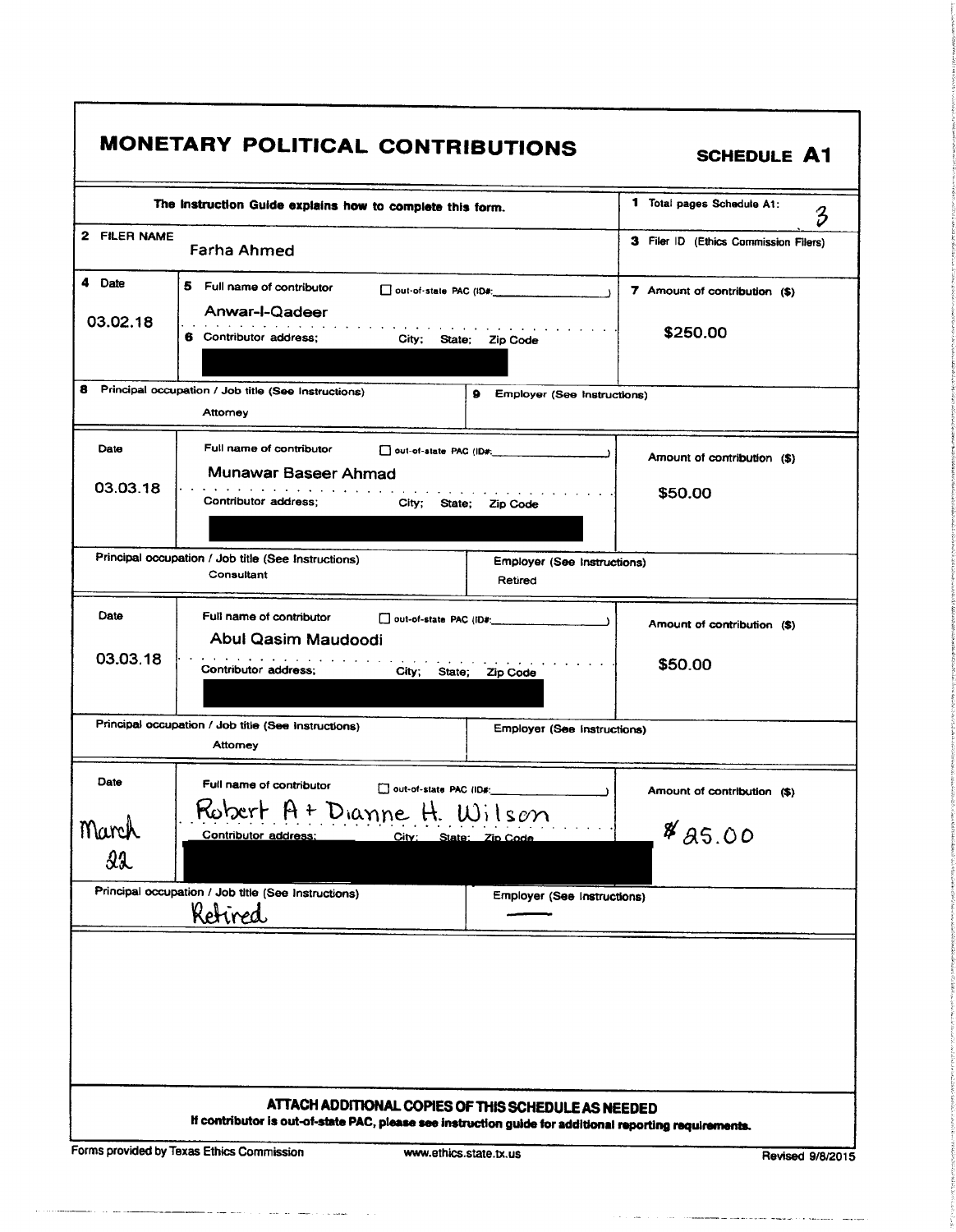| The Instruction Guide explains how to complete this form.<br>1 Total pages Schedule A1: 3<br>2 FILER NAME<br>3 Filer ID (Ethics Commission Filers)<br>Farha Ahmed<br>5 Full name of contributor<br>7 Amount of contribution (\$)<br>Mumtaz Zaman<br>3.25.18<br>8/100.00<br>6 Contributor address;<br>City; State; Zip Code<br>Principal occupation / Job title (See Instructions)<br>9 Employer (See Instructions)<br>Analyst<br>Full name of contributor<br>out-of-state PAC (ID#:<br>Amount of contribution (\$)<br>Contributor address:<br>City; State; Zip Code<br>Principal occupation / Job title (See Instructions)<br><b>Employer (See Instructions)</b><br>Full name of contributor<br>Amount of contribution (\$)<br>Contributor address;<br>City; State; Zip Code<br>Principal occupation / Job title (See Instructions)<br>Employer (See Instructions)<br>Full name of contributor<br>out-of-state PAC (ID#:<br>$\overline{\phantom{a}}$<br>Amount of contribution (\$)<br>Contributor address;<br>City;<br>State; Zip Code<br>Principal occupation / Job title (See Instructions)<br><b>Employer (See Instructions)</b> |
|--------------------------------------------------------------------------------------------------------------------------------------------------------------------------------------------------------------------------------------------------------------------------------------------------------------------------------------------------------------------------------------------------------------------------------------------------------------------------------------------------------------------------------------------------------------------------------------------------------------------------------------------------------------------------------------------------------------------------------------------------------------------------------------------------------------------------------------------------------------------------------------------------------------------------------------------------------------------------------------------------------------------------------------------------------------------------------------------------------------------------------------|
|                                                                                                                                                                                                                                                                                                                                                                                                                                                                                                                                                                                                                                                                                                                                                                                                                                                                                                                                                                                                                                                                                                                                      |
|                                                                                                                                                                                                                                                                                                                                                                                                                                                                                                                                                                                                                                                                                                                                                                                                                                                                                                                                                                                                                                                                                                                                      |
|                                                                                                                                                                                                                                                                                                                                                                                                                                                                                                                                                                                                                                                                                                                                                                                                                                                                                                                                                                                                                                                                                                                                      |
|                                                                                                                                                                                                                                                                                                                                                                                                                                                                                                                                                                                                                                                                                                                                                                                                                                                                                                                                                                                                                                                                                                                                      |
|                                                                                                                                                                                                                                                                                                                                                                                                                                                                                                                                                                                                                                                                                                                                                                                                                                                                                                                                                                                                                                                                                                                                      |
|                                                                                                                                                                                                                                                                                                                                                                                                                                                                                                                                                                                                                                                                                                                                                                                                                                                                                                                                                                                                                                                                                                                                      |
|                                                                                                                                                                                                                                                                                                                                                                                                                                                                                                                                                                                                                                                                                                                                                                                                                                                                                                                                                                                                                                                                                                                                      |
|                                                                                                                                                                                                                                                                                                                                                                                                                                                                                                                                                                                                                                                                                                                                                                                                                                                                                                                                                                                                                                                                                                                                      |
|                                                                                                                                                                                                                                                                                                                                                                                                                                                                                                                                                                                                                                                                                                                                                                                                                                                                                                                                                                                                                                                                                                                                      |
|                                                                                                                                                                                                                                                                                                                                                                                                                                                                                                                                                                                                                                                                                                                                                                                                                                                                                                                                                                                                                                                                                                                                      |
|                                                                                                                                                                                                                                                                                                                                                                                                                                                                                                                                                                                                                                                                                                                                                                                                                                                                                                                                                                                                                                                                                                                                      |
|                                                                                                                                                                                                                                                                                                                                                                                                                                                                                                                                                                                                                                                                                                                                                                                                                                                                                                                                                                                                                                                                                                                                      |
|                                                                                                                                                                                                                                                                                                                                                                                                                                                                                                                                                                                                                                                                                                                                                                                                                                                                                                                                                                                                                                                                                                                                      |
|                                                                                                                                                                                                                                                                                                                                                                                                                                                                                                                                                                                                                                                                                                                                                                                                                                                                                                                                                                                                                                                                                                                                      |
|                                                                                                                                                                                                                                                                                                                                                                                                                                                                                                                                                                                                                                                                                                                                                                                                                                                                                                                                                                                                                                                                                                                                      |
|                                                                                                                                                                                                                                                                                                                                                                                                                                                                                                                                                                                                                                                                                                                                                                                                                                                                                                                                                                                                                                                                                                                                      |
|                                                                                                                                                                                                                                                                                                                                                                                                                                                                                                                                                                                                                                                                                                                                                                                                                                                                                                                                                                                                                                                                                                                                      |
|                                                                                                                                                                                                                                                                                                                                                                                                                                                                                                                                                                                                                                                                                                                                                                                                                                                                                                                                                                                                                                                                                                                                      |
|                                                                                                                                                                                                                                                                                                                                                                                                                                                                                                                                                                                                                                                                                                                                                                                                                                                                                                                                                                                                                                                                                                                                      |
|                                                                                                                                                                                                                                                                                                                                                                                                                                                                                                                                                                                                                                                                                                                                                                                                                                                                                                                                                                                                                                                                                                                                      |
|                                                                                                                                                                                                                                                                                                                                                                                                                                                                                                                                                                                                                                                                                                                                                                                                                                                                                                                                                                                                                                                                                                                                      |
|                                                                                                                                                                                                                                                                                                                                                                                                                                                                                                                                                                                                                                                                                                                                                                                                                                                                                                                                                                                                                                                                                                                                      |

للديدة

г

 $\mathbf{r}$ 

 $\sim$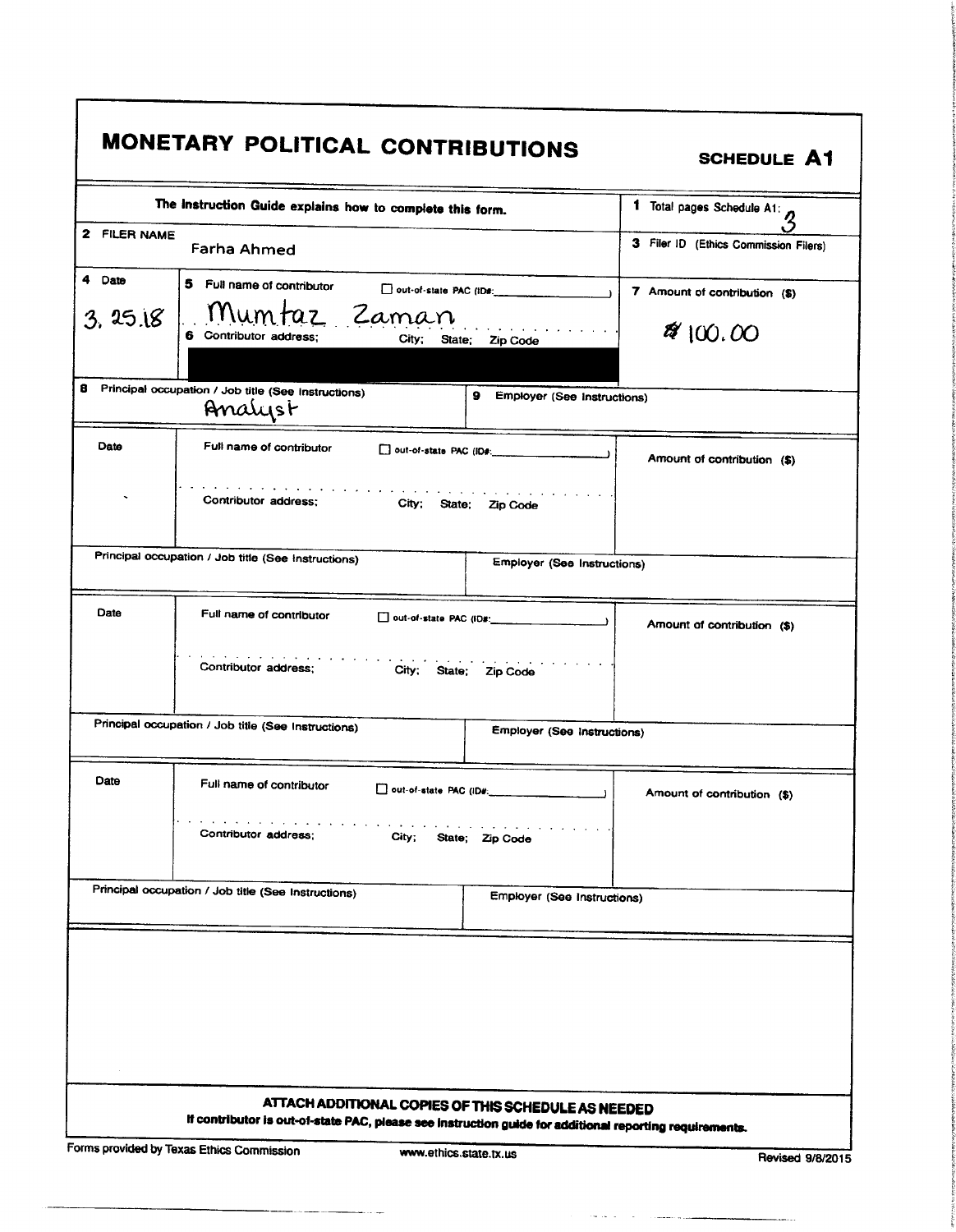| NON-MONETARY (IN-KIND) POLITICAL<br>CONTRIBUTIONS<br><b>SCHEDULE A2</b><br>1 Total pages Schedule A2:<br>The instruction Guide explains how to complete this form.                                                                                                                                  |  |  |  |
|-----------------------------------------------------------------------------------------------------------------------------------------------------------------------------------------------------------------------------------------------------------------------------------------------------|--|--|--|
| -------<br><sup>2</sup> FILER NAME Farha Ahmed<br>3 Filer ID (Ethics Commission Filers)<br>4 TOTAL OF UNITEMIZED IN-KIND POLITICAL CONTRIBUTIONS                                                                                                                                                    |  |  |  |
| _ <del>__________________</del> ___<br>5 Date $\Big $ 6 Full name of contributor $\Big $ out-of-state PAC (ID#.<br>8 Amount of 9 in-kind contribution<br>Contribution \$ description<br>Bob + Dianne Wilson<br>3.26.18<br>food for<br>1882.29<br>7 Contributor address; City; State; Zip Code       |  |  |  |
| coffee event<br>Check if travel outside of Texas. Complete Schedule 7<br>10 Principal occupation / Job title (FOR NON-JUDICIAL) (See Instructions) 11 Employer (FOR NON-JUDICIAL) (See Instructions)<br>Kettred<br>12 Contributor's principal occupation (FOR JUDICIAL)<br>$\overline{\phantom{a}}$ |  |  |  |
| 13 Contributor's job title (FOR JUDICIAL) (See Instructions)<br>14 Contributor's employer/law firm (FOR JUDICIAL)<br>15 Law firm of contributor's spouse (if any) (FOR JUDICIAL)<br>16 If contributor is a child, law firm of parent(s) (if any) (FOR JUDICIAL)                                     |  |  |  |
| Date<br>Full name of contributor   out-of-state PAC (ID#:<br>.<br>Contribution \$<br>In-kind contribution<br>description<br>Bob + Dianne Wilson                                                                                                                                                     |  |  |  |
| \$16.94 Paper goerds<br>Enchant le Par coffee event<br>$3.20.18$ contributor address: $\frac{1}{2}$ City State: $\frac{7}{10}$ Code<br>Principal occupation / Job title (FOR NON-JUDICIAL) (See Instructions) Employer (FOR NON-JUDICIAL) (See Instructions)                                        |  |  |  |
| Retiral occupation (FOR JUDICIAL)<br>Contributor's job title (FOR JUDICIAL) (See Instructions)<br>Contributor's employer/law firm (FOR JUDICIAL)<br>Law firm of contributor's spouse (if any) (FOR JUDICIAL)                                                                                        |  |  |  |
| If contributor is a child, law firm of parent(s) (if any) (FOR JUDICIAL)                                                                                                                                                                                                                            |  |  |  |
|                                                                                                                                                                                                                                                                                                     |  |  |  |
|                                                                                                                                                                                                                                                                                                     |  |  |  |
| ATTACH ADDITIONAL COPIES OF THIS SCHEDULE AS NEEDED<br>If contributor is out-of-state PAC, please see instruction guide for additional reporting requirements.                                                                                                                                      |  |  |  |
| Forms provided by Texas Ethics Commission www.ethics.state.tx.us Revised 9/8/2015                                                                                                                                                                                                                   |  |  |  |

 $\mathcal{L}_{\mathbf{a},\mathbf{b},\mathbf{b}}$ 

 $\overline{a}$ 

20 mars 20 m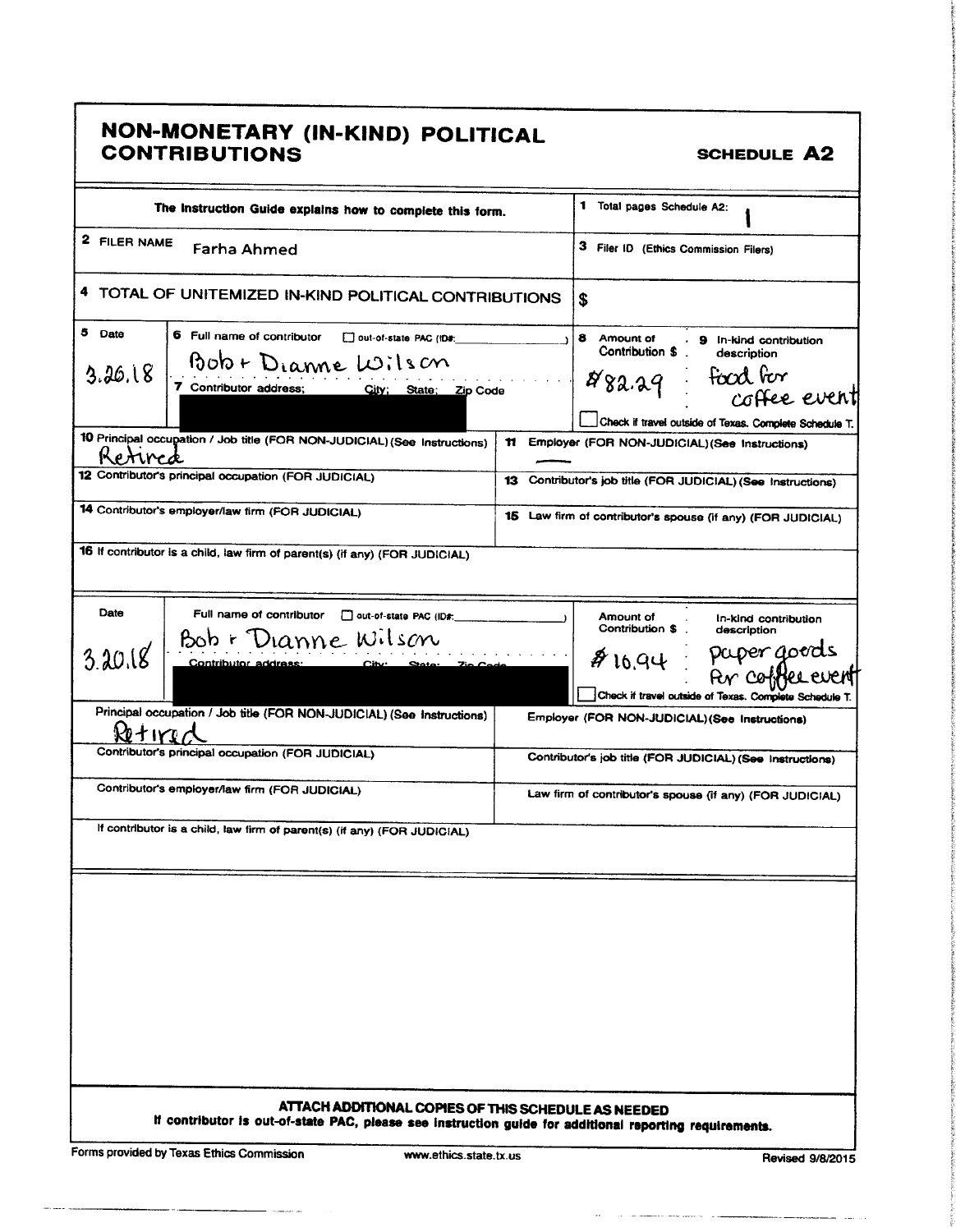|                                                               |                                                                       |                                                                                             | <b>SCHEDULE E</b>                     |
|---------------------------------------------------------------|-----------------------------------------------------------------------|---------------------------------------------------------------------------------------------|---------------------------------------|
| The Instruction Guide explains how to complete this form.     |                                                                       |                                                                                             | 1 Total pages Schedule E:             |
| 2 FILER NAME<br><b>Farha Ahmed</b>                            |                                                                       |                                                                                             | 3 Filer ID (Ethics Commission Filers) |
|                                                               | TOTAL OF UNITEMIZED LOANS                                             |                                                                                             | \$                                    |
| 5<br>Date of loan<br>7<br>Name of lender<br>03/05/18<br>SELF- |                                                                       | Out-of-state PAC (ID#:<br>$\rightarrow$                                                     | 9<br>Loan Amount (\$)<br>5,000.00     |
| Is lender<br>a financial<br>Institution?                      | 8<br>Lender address:<br>City;                                         | State;<br>Zip Code                                                                          | 10 Interest rate                      |
| Y<br>N                                                        |                                                                       |                                                                                             | 11 Maturity date                      |
| <b>Attomey</b>                                                | 12 Principal occupation / Job title (See Instructions)                | 13 Employer (See Instructions)<br>Self employed                                             |                                       |
| 14 Description of Collateral<br>_l none                       |                                                                       | 15 Check if personal funds were deposited into political<br>account (See Instructions)<br>⊠ |                                       |
| 16 GUARANTOR<br>17 Name of guarantor<br><b>INFORMATION</b>    |                                                                       |                                                                                             | 19 Amount Guaranteed (\$)             |
| $\Box$ not applicable                                         | the contract of the contract of the<br>18 Guarantor address:<br>City; | State; Zip Code                                                                             |                                       |
|                                                               | 20 Principal Occupation (See Instructions)                            | 21 Employer (See Instructions)                                                              |                                       |
|                                                               |                                                                       |                                                                                             |                                       |
| Date of loan                                                  | Name of lender                                                        | out-of-state PAC (ID#:                                                                      | Loan Amount (\$)                      |
| Is lender<br>a financial                                      | Lender address;<br>City;                                              | State;<br><b>Zip Code</b>                                                                   | Interest rate                         |
| Institution?<br>Y<br>N                                        |                                                                       |                                                                                             | <b>Maturity date</b>                  |
|                                                               | Principal occupation / Job title (See Instructions)                   | Employer (See instructions)                                                                 |                                       |
| Description of Collateral<br>none                             |                                                                       | Check if personal funds were deposited into political<br>account (See instructions)         |                                       |
| <b>GUARANTOR</b><br><b>INFORMATION</b>                        | Name of guarantor                                                     |                                                                                             | Amount Guaranteed (\$)                |
|                                                               | <b>Guarantor address:</b><br>City;                                    | State; Zip Code                                                                             |                                       |
| $\Box$ not applicable                                         |                                                                       |                                                                                             |                                       |
|                                                               | Principal Occupation (See Instructions)                               | Employer (See Instructions)                                                                 |                                       |

 $\alpha=1.12$ 

1 16 I t f **tions** 

i in and a series of F

and the community of the community of the

. . . . .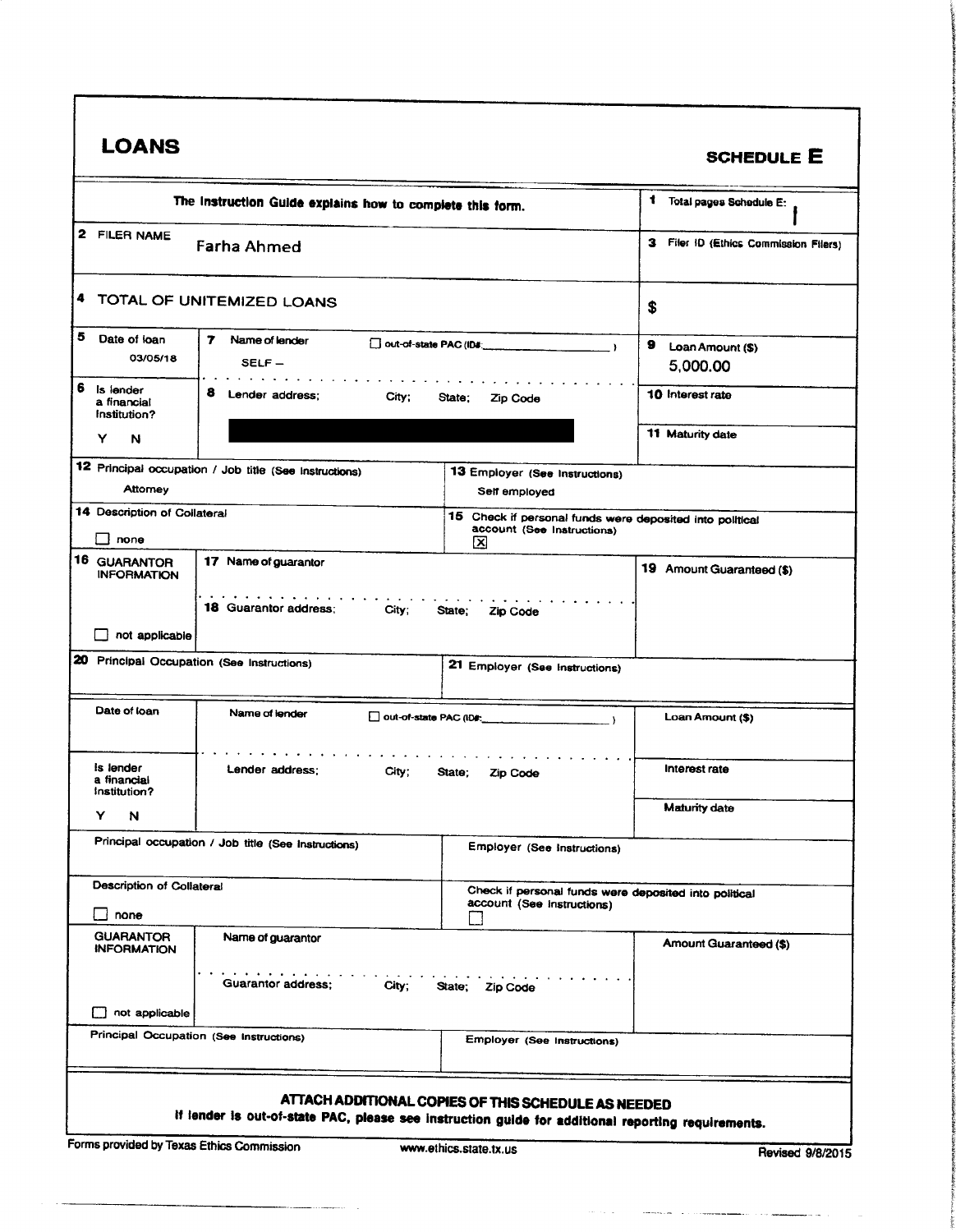### POLITICAL EXPENDITURES MADE FROM POLITICAL CONTRIBUTIONS

**SCHEDULE F1** 

|                                                                                                                                                                                              | <b>EXPENDITURE CATEGORIES FOR BOX 8(a)</b>                                                               |                                                                                                                                               |                                                                                                                                                                             |
|----------------------------------------------------------------------------------------------------------------------------------------------------------------------------------------------|----------------------------------------------------------------------------------------------------------|-----------------------------------------------------------------------------------------------------------------------------------------------|-----------------------------------------------------------------------------------------------------------------------------------------------------------------------------|
| <b>Advertising Expense</b><br>Accounting/Banking<br><b>Consulting Expense</b><br>Contributions/Donations Made By<br>Candidate/Officeholder/Political Committee<br><b>Credit Card Payment</b> | <b>Event Expense</b><br>Fees<br>Food/Beverage Expense<br>Gift/Awards/Memorials Expense<br>Legal Services | Loan Repayment/Reimbursement<br>Office Overhead/Rental Expense<br>Polling Expense<br><b>Printing Expense</b><br>Salaries/Wages/Contract Labor | Solicitation/Fundraising Expense<br>Transportation Equipment & Related Expense<br>Travel In District<br>Travel Out Of District<br>Other (enter a category not listed above) |
| 1 Total pages Se adule F1: 2 FILER NAME                                                                                                                                                      | The instruction Guide explains how to complete this form.                                                |                                                                                                                                               |                                                                                                                                                                             |
| 4 Date                                                                                                                                                                                       | Farha Ahmed                                                                                              |                                                                                                                                               | 3 Filer ID (Ethics Commission Filers)                                                                                                                                       |
| 03.13.18                                                                                                                                                                                     | 5 Payee name<br><b>Office Depot/Office Max</b>                                                           |                                                                                                                                               |                                                                                                                                                                             |
| 6 Amount (\$)                                                                                                                                                                                | 7 Payee address;<br>City; State; Zip Code                                                                |                                                                                                                                               |                                                                                                                                                                             |
| \$153.16                                                                                                                                                                                     |                                                                                                          |                                                                                                                                               |                                                                                                                                                                             |
| 8<br><b>PURPOSE</b>                                                                                                                                                                          | (a) Category (See Categories listed at the top of this schedule)                                         | (b) Description                                                                                                                               | Check if travel outside of Texas. Complete Schedule T.                                                                                                                      |
| ОF<br><b>EXPENDITURE</b>                                                                                                                                                                     | Office Supplies - folders/envelopes/binders/<br>printer ink/sharpies/paper                               |                                                                                                                                               | Check if Austin, TX, officeholder living expense                                                                                                                            |
| 9 Complete ONLY if direct<br>expenditure to benefit C/OH                                                                                                                                     | Candidate / Officeholder name                                                                            | Office sought                                                                                                                                 | Office held                                                                                                                                                                 |
| Date                                                                                                                                                                                         | Payee name                                                                                               |                                                                                                                                               |                                                                                                                                                                             |
| 03.12.18                                                                                                                                                                                     | Eric W. Pohl Photography   Design                                                                        |                                                                                                                                               |                                                                                                                                                                             |
| Amount (\$)                                                                                                                                                                                  | Payee address:<br>City; State; Zip Code                                                                  |                                                                                                                                               |                                                                                                                                                                             |
| \$428.00                                                                                                                                                                                     |                                                                                                          |                                                                                                                                               |                                                                                                                                                                             |
|                                                                                                                                                                                              | Category (See Categories listed at the top of this schedule)                                             | Description                                                                                                                                   |                                                                                                                                                                             |
| <b>PURPOSE</b><br>ОF<br><b>EXPENDITURE</b>                                                                                                                                                   | <b>Advertising Expense-Logo Design</b>                                                                   |                                                                                                                                               | Check if travel outside of Texas. Complete Schedule T.<br>Check if Austin, TX, officeholder living expense                                                                  |
| Complete ONLY if direct<br>expenditure to benefit C/OH                                                                                                                                       | Candidate / Officeholder name                                                                            | Office sought                                                                                                                                 | Office held                                                                                                                                                                 |
| Date                                                                                                                                                                                         | Payee name                                                                                               |                                                                                                                                               |                                                                                                                                                                             |
| 03.16.18                                                                                                                                                                                     | Evin Thayer Studio                                                                                       |                                                                                                                                               |                                                                                                                                                                             |
| Amount (\$)                                                                                                                                                                                  | Payee address;<br>City; State; Zip Code                                                                  |                                                                                                                                               |                                                                                                                                                                             |
| \$609.45                                                                                                                                                                                     |                                                                                                          |                                                                                                                                               |                                                                                                                                                                             |
| <b>PURPOSE</b>                                                                                                                                                                               | Category (See Categories listed at the top of this schedule)                                             | Description                                                                                                                                   | Check if travel outside of Texas. Complete Schedule T.                                                                                                                      |
| OF<br><b>EXPENDITURE</b>                                                                                                                                                                     | Advertising Expense - Photography                                                                        |                                                                                                                                               | Check if Austin, TX, officeholder living expense                                                                                                                            |
| Complete ONLY if direct<br>expenditure to benefit C/OH                                                                                                                                       | Candidate / Officeholder name                                                                            | Office sought                                                                                                                                 | Office held                                                                                                                                                                 |
|                                                                                                                                                                                              | ATTACH ADDITIONAL COPIES OF THIS SCHEDULE AS NEEDED                                                      |                                                                                                                                               |                                                                                                                                                                             |

Forms provided by Texas Ethics Commission

سيما بالمحاملة

Revised 9/8/2015

 $\sim$   $\sim$   $\sim$ 

 $\sim$   $\sim$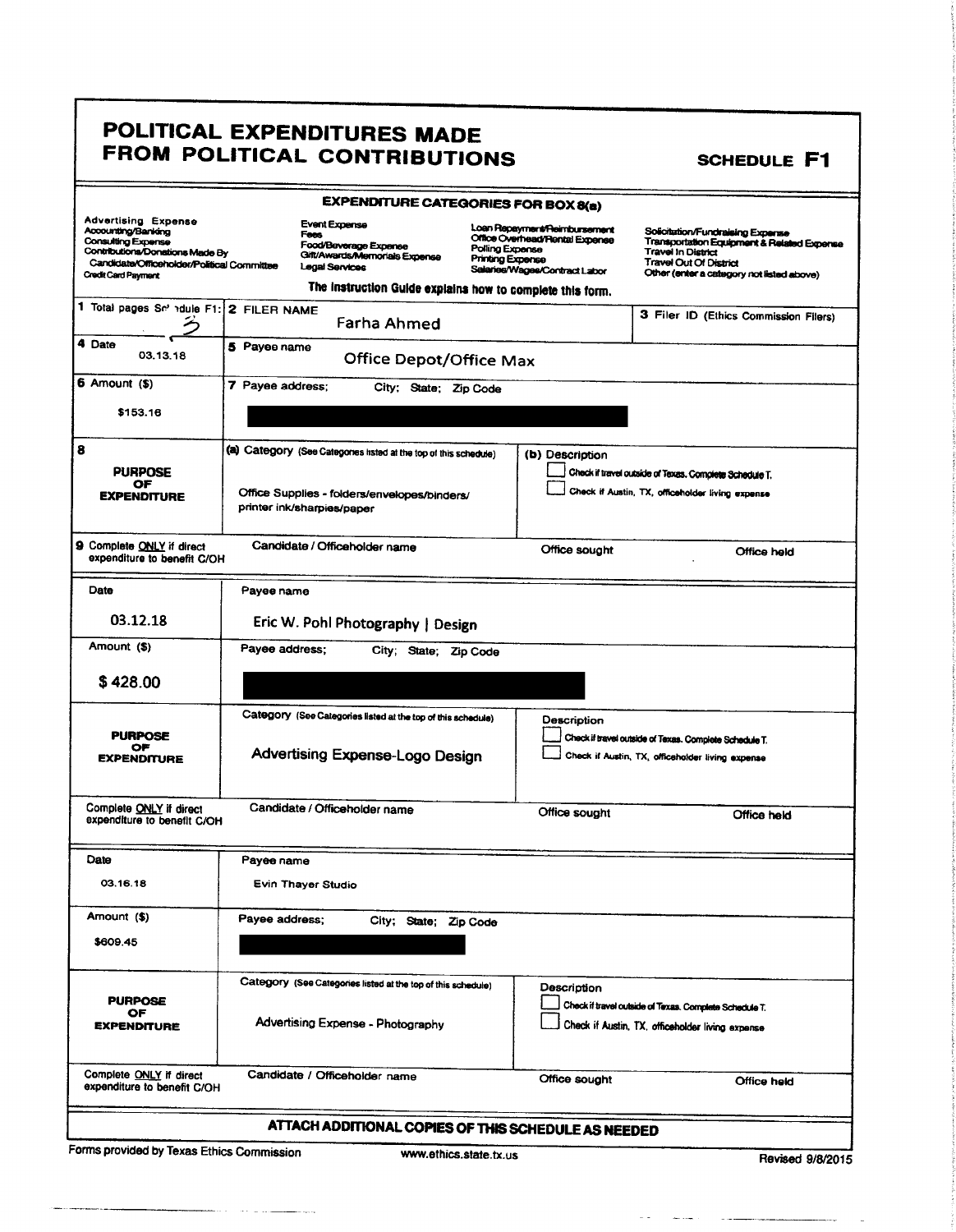### POLITICAL EXPENDITURES MADE FROM POLITICAL CONTRIBUTIONS

|                                                                                                                                                                                       |                  |                                                                         | <b>EXPENDITURE CATEGORIES FOR BOX 8(a)</b>                                             |                                            |                                                                                                 |                                                                                                            |                                                                                                                             |
|---------------------------------------------------------------------------------------------------------------------------------------------------------------------------------------|------------------|-------------------------------------------------------------------------|----------------------------------------------------------------------------------------|--------------------------------------------|-------------------------------------------------------------------------------------------------|------------------------------------------------------------------------------------------------------------|-----------------------------------------------------------------------------------------------------------------------------|
| <b>Advertising Expense</b><br>Accounting/Banking<br>Consulting Expense<br>Contributions/Donations Made By<br>Candidate/Officeholder/Political Committee<br><b>Credit Card Payment</b> |                  | <b>Event Expense</b><br>Fees<br>Food/Beverage Expense<br>Legal Services | Gift/Awards/Memorials Expense                                                          | Polling Expense<br><b>Printing Expense</b> | Loan Repayment/Reimbursement<br>Office Overhead/Rental Expense<br>Salaries/Wages/Contract Labor | <b>Travel In District</b><br>Travel Out Of District                                                        | Solicitation/Fundraising Expense<br>Transportation Equipment & Related Expense<br>Other (enter a category not listed above) |
|                                                                                                                                                                                       |                  |                                                                         | The instruction Guide explains how to complete this form.                              |                                            |                                                                                                 |                                                                                                            |                                                                                                                             |
| 1 Total pages Schedule F1: 2 FILER NAME                                                                                                                                               |                  |                                                                         | Farha Ahmed                                                                            |                                            |                                                                                                 |                                                                                                            | 3 Filer ID (Ethics Commission Filers)                                                                                       |
| 4 Date<br>3/19/18                                                                                                                                                                     | 5 Payee name     |                                                                         | Office Depot                                                                           |                                            |                                                                                                 |                                                                                                            |                                                                                                                             |
| $6$ Amount $(*)$                                                                                                                                                                      | 7 Payee address: |                                                                         | City; State; Zip Code                                                                  |                                            |                                                                                                 |                                                                                                            |                                                                                                                             |
| \$56.02                                                                                                                                                                               |                  |                                                                         |                                                                                        |                                            |                                                                                                 |                                                                                                            |                                                                                                                             |
| 8                                                                                                                                                                                     |                  |                                                                         | (a) Category (See Categories listed at the top of this schedule)                       |                                            | (b) Description                                                                                 |                                                                                                            |                                                                                                                             |
| <b>PURPOSE</b><br>ОF                                                                                                                                                                  |                  |                                                                         |                                                                                        |                                            |                                                                                                 | Check if travel outside of Texas. Complete Schedule T.                                                     |                                                                                                                             |
| <b>EXPENDITURE</b>                                                                                                                                                                    |                  |                                                                         | Copies/Handouts                                                                        |                                            |                                                                                                 | Check if Austin, TX, officeholder living expense                                                           |                                                                                                                             |
|                                                                                                                                                                                       |                  |                                                                         |                                                                                        |                                            | i'or laffee                                                                                     |                                                                                                            |                                                                                                                             |
| 9 Complete ONLY if direct<br>expenditure to benefit C/OH                                                                                                                              |                  | Candidate / Officeholder name-                                          |                                                                                        |                                            | Office sought                                                                                   |                                                                                                            | Office held                                                                                                                 |
| Date                                                                                                                                                                                  | Payee name       |                                                                         |                                                                                        |                                            |                                                                                                 |                                                                                                            |                                                                                                                             |
| 3.22.18                                                                                                                                                                               |                  |                                                                         | FAST Signos                                                                            |                                            |                                                                                                 |                                                                                                            |                                                                                                                             |
| Amount (\$)                                                                                                                                                                           | Payee address;   |                                                                         | City; State; Zip Code                                                                  |                                            |                                                                                                 |                                                                                                            |                                                                                                                             |
| 138.56                                                                                                                                                                                |                  |                                                                         |                                                                                        |                                            |                                                                                                 |                                                                                                            |                                                                                                                             |
| Category (See Categories listed at the top of this schedule)<br><b>PURPOSE</b><br>Advertising<br>ОF<br><b>EXPENDITURE</b>                                                             |                  |                                                                         |                                                                                        |                                            | Description                                                                                     | Check if travel outside of Texas. Complete Schedule T.<br>Check if Austin, TX, officeholder living expense | Pre order - yard signs $(x \psi)$                                                                                           |
| Complete ONLY if direct<br>expenditure to benefit C/OH                                                                                                                                |                  | Candidate / Officeholder name                                           |                                                                                        |                                            | Office sought                                                                                   |                                                                                                            | Office held                                                                                                                 |
| Date                                                                                                                                                                                  | Payee name       |                                                                         |                                                                                        |                                            |                                                                                                 |                                                                                                            |                                                                                                                             |
| 3 <sub>l</sub><br>$\overline{3}$                                                                                                                                                      |                  | Office                                                                  | epor                                                                                   |                                            |                                                                                                 |                                                                                                            |                                                                                                                             |
| Amount (\$)                                                                                                                                                                           | Payee address;   |                                                                         | City; State; Zip Code                                                                  |                                            |                                                                                                 |                                                                                                            |                                                                                                                             |
| طا, 153<br>\$                                                                                                                                                                         |                  |                                                                         |                                                                                        |                                            |                                                                                                 |                                                                                                            |                                                                                                                             |
| <b>PURPOSE</b><br>ОF<br><b>EXPENDITURE</b>                                                                                                                                            |                  |                                                                         | Category (See Categories listed at the top of this schedule)<br>Other- Office Supplies |                                            | Description                                                                                     | Check if travel outside of Texas. Complete Schedule T.<br>Check if Austin, TX, officeholder living expense |                                                                                                                             |
| Complete ONLY if direct<br>expenditure to benefit C/OH                                                                                                                                |                  | Candidate / Officeholder name                                           |                                                                                        |                                            | Office sought                                                                                   |                                                                                                            | Office held                                                                                                                 |
|                                                                                                                                                                                       |                  |                                                                         |                                                                                        |                                            | ATTACH ADDITIONAL COPIES OF THIS SCHEDULE AS NEEDED                                             |                                                                                                            |                                                                                                                             |

Forms provided by Texas Ethics Commission

. . . . . . . . . . .

www.ethics.state.tx.us

and the component of the

**SCHEDULE F1**